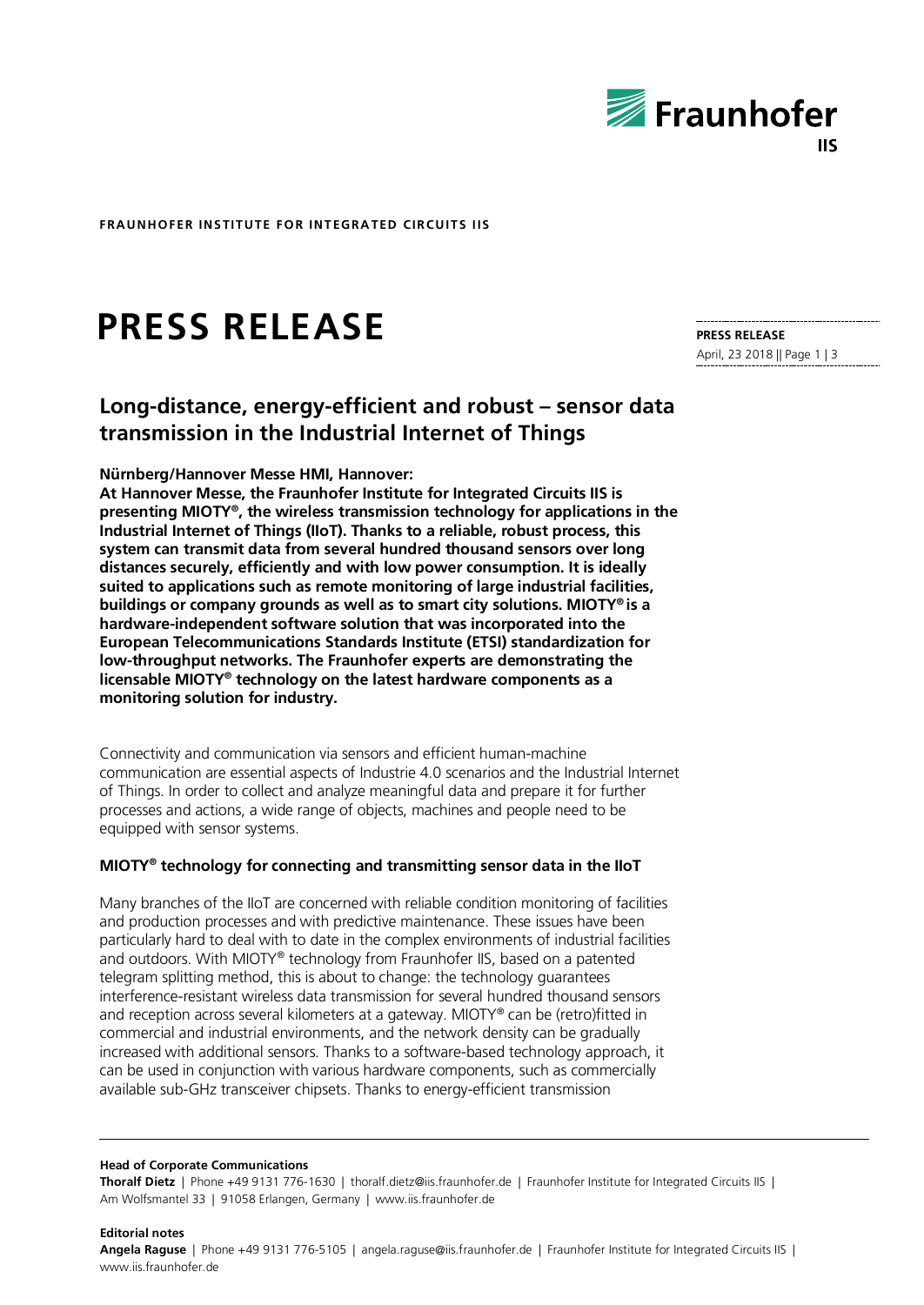

#### **FRAUNHOFER INSTITUTE FOR INTEGRATED CIRCUITS IIS**

technology, this low-power wide area network (LPWAN) guarantees long service lives for the sensors.

#### **MIOTY® in action using oil & gas applications as an example**

Long-lasting, interference-free data transmission is incredibly important for applications in the oil & gas sector. In these large industrial facilities, sensor data needs to be transmitted reliably even in the face of possible interference from other wireless systems or from the building and any metallic structures. This is something standard wireless networks cannot always guarantee. MIOTY**®** technology from Fraunhofer IIS offers a solution: using the free 868 MHz frequency band, data is sent in a star topology directly from individual nodes to the central base station. Usually, only small amounts of data – e.g. temperature readings – need to be transmitted; this can be done extremely energy efficiently. MIOTY**®** was designed specifically for what are known as massive IoT applications involving several thousand small end devices, for example to enable efficient remote maintenance of plant and equipment.

#### **Standardized transmission method for connecting thousands of sensors**

MIOTY® is a technology that was incorporated into the European Telecommunications Standards Institute (ETSI) standardization for low-throughput networks protocols for radio interface A. Since 1988, ETSI has been tasked with creating standards for telecommunications and broadcasting. It has members from across the industry, as well as independent research and development bodies. The standardized method guarantees users a generally recognized basis for developing new services and solutions, ensuring that different IIoT systems and solutions can interact with each other.

#### **Getting started in the IIoT with the MIOTY® Evaluation Kit**

Fraunhofer IIS has developed the MIOTY**®** Evaluation Kit as a way for users to implement the technology quickly and seamlessly. It comprises all the key components for setting up a network, including a base station equipped with MIOTY**®** technology, various sensor nodes and antennas. This means initial test systems can have a wireless MIOTY**®** network of their own to transmit sensor data from a large number of sensors to a base station and connect to further hardware.

### **MIOTY® technology as a license – cooperation with Behr Technologies Inc.**

As worldwide license holder for MIOTY**®** technology, Fraunhofer has partnered with Behr Technologies Inc. (BTI) to bring this technology to market. BTI guarantees

**PRESS RELEASE** April, 23 2018 || Page 2 | 4